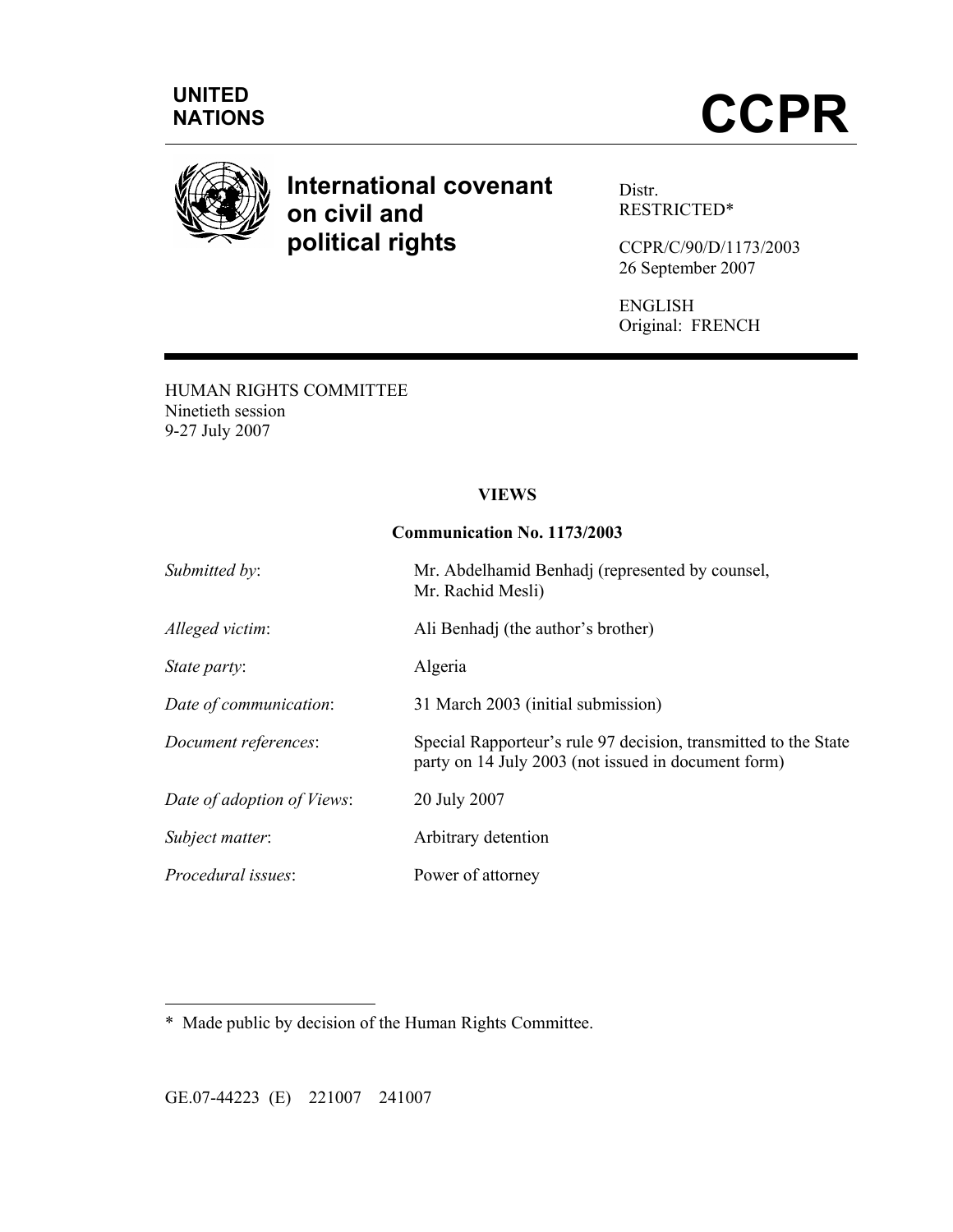| Substantive issues:       | Right to liberty and security of person; arbitrary arrest and<br>detention; right to be treated with humanity and with respect<br>for the inherent dignity of the human person; right to a fair<br>hearing; a competent, independent and impartial tribunal;<br>right to freedom of expression |
|---------------------------|------------------------------------------------------------------------------------------------------------------------------------------------------------------------------------------------------------------------------------------------------------------------------------------------|
| Articles of the Covenant: | 7, 9, 10, 12, 14 and 19                                                                                                                                                                                                                                                                        |

*Articles of the Optional Protocol*: -

 On 20 July 2007, the Human Rights Committee adopted the annexed text as the Committee's Views, under article 5, paragraph 4, of the Optional Protocol in respect of communication No. 1173/2003.

# **[ANNEX]**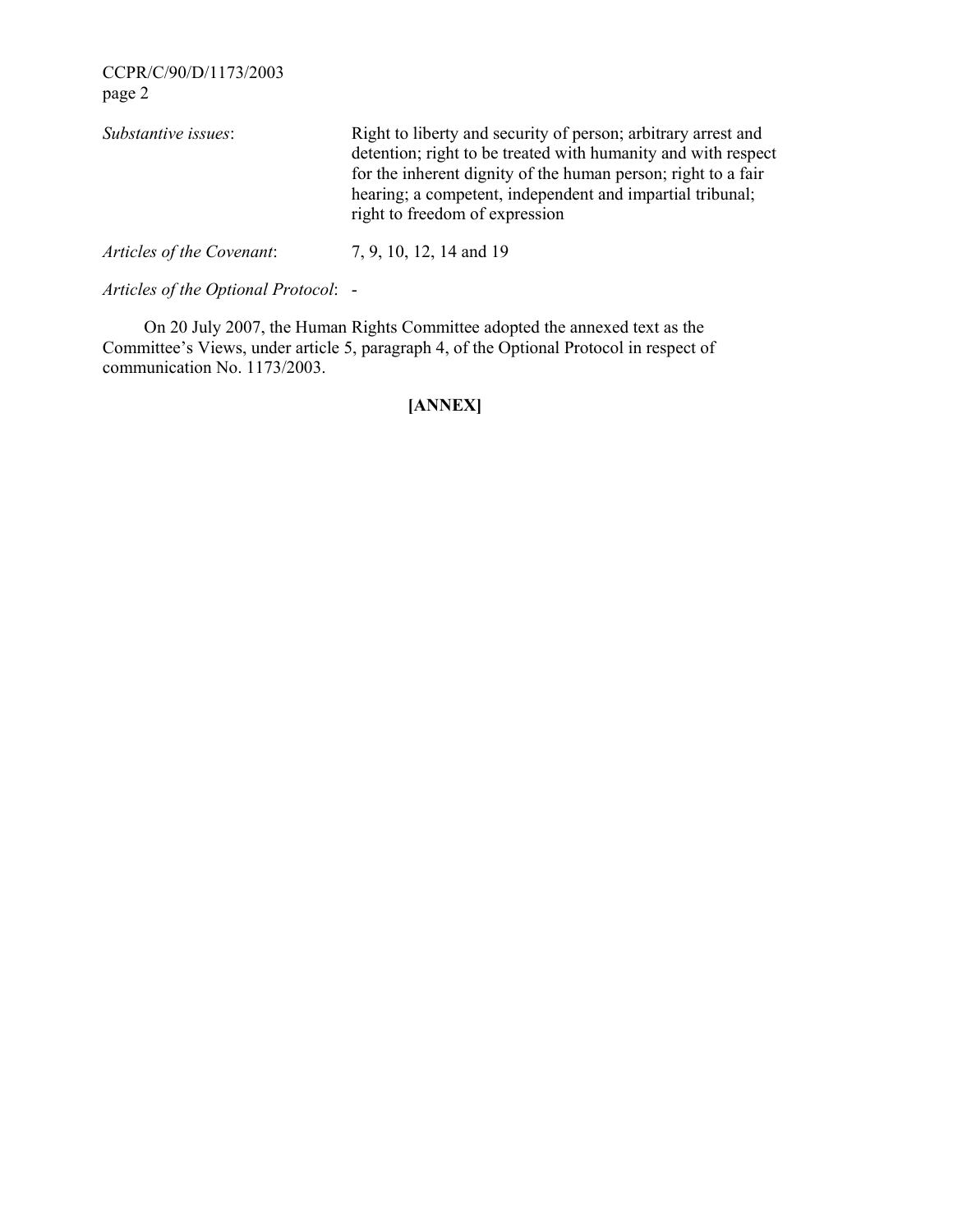#### **Annex**

## **VIEWS OF THE HUMAN RIGHTS COMMITTEE UNDER ARTICLE 5, PARAGRAPH 4, OF THE OPTIONAL PROTOCOL TO THE INTERNATIONAL COVENANT ON CIVIL AND POLITICAL RIGHTS**

#### **Ninetieth session**

#### **concerning**

#### **Communication No. 1173/2003**\*

| Submitted by:              | Mr. Abdelhamid Benhadj (represented by counsel,<br>Mr. Rachid Mesli) |
|----------------------------|----------------------------------------------------------------------|
| Alleged victim:            | Ali Benhadj (the author's brother)                                   |
| State party:               | Algeria                                                              |
| Date of communication:     | 31 March 2003 (initial communication)                                |
| Date of adoption of Views: | 20 July 2007                                                         |

*The Human Rights Committee*, established under article 28 of the International Covenant on Civil and Political Rights,

*Meeting* on 20 July 2007,

*Having concluded* its consideration of communication No. 1173/2003, submitted to the Human Rights Committee by Abdelhamid Benhadj on behalf of Ali Benhadj (his brother) under the Optional Protocol to the International Covenant on Civil and Political Rights,

*Having taken into account* all written information made available to it by the author of the communication and the State party,

*Adopts* the following:

 $\overline{a}$ 

 The texts of two individual opinions signed by Committee members Mr. Abdelfattah Amor and Mr. Ahmed Tawfik Khalil are appended to the present document.

<sup>\*</sup> The following members of the Committee participated in the examination of the present communication: Mr. Abdelfattah Amor, Mr. Prafullachandra Natwarlal Bhagwati, Mr. Yuji Iwasawa, Mr. Edwin Johnson, Mr. Walter Kälin, Mr. Ahmed Tawfik Khalil, Mr. Rajsoomer Lallah, Ms. Zonke Zanele Majodina, Ms. Iulia Antoanella Motoc, Mr. José Luis Pérez Sanchez-Cerro, Mr. Rafael Rivas Posada, Sir Nigel Rodley, Mr. Ivan Shearer and Ms. Ruth Wedgwood.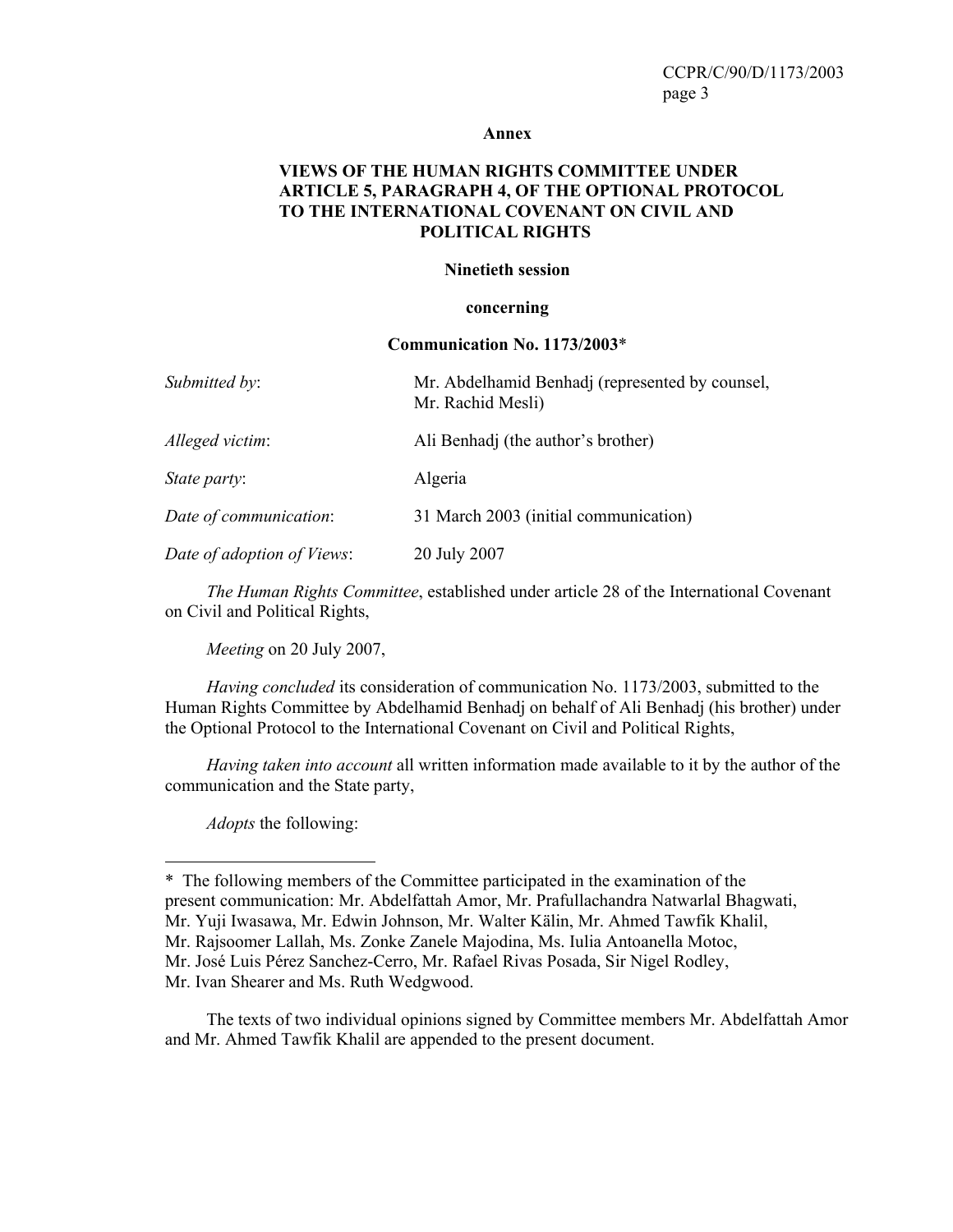# **Views under article 5, paragraph 4, of the Optional Protocol**

1. The author of the communication, dated 31 March 2003, is Abdelhamid Benhadj, who is submitting the communication on behalf of his brother, Ali Benhadj, born on 16 December in 1956 in Tunis. The author claims that his brother is a victim of violations by Algeria of articles 7, 9, 10, 12, 14 and 19 of the International Covenant on Civil and Political Rights (the Covenant). He is represented by Mr. Rachid Mesli. The Covenant and its Optional Protocol entered into force for the State party on 12 December 1989.

#### **The facts as submitted by the author**

 $\overline{a}$ 

2.1 Ali Benhadj is one of the founding members and, at the time of submission of the communication, the Vice-President of the Front Islamique du Salut (Islamic Salvation Front - FIS), an Algerian political party registered by the State party on 12 September 1989, following the introduction of political pluralism. In the context of upcoming elections and following the gains made by FIS in the 1990 local elections, the Algerian Government was to adopt a new electoral law which was unanimously condemned by all the Algerian opposition parties. In protest against this law, FIS organized a general strike, accompanied by peaceful sit-ins in public squares. After several days of strikes and peaceful marches, the parties agreed to end the protests in exchange for a revision of the electoral law in the near future. However, on 3 June 1991, the Head of Government was asked to resign and the public squares were stormed by the Algerian army.

2.2 On 29 June 1991, Ali Benhadj was arrested by military security officers at the State television headquarters, where he had gone to present his party's position. On 2 July 1991, he was brought before the military prosecutor of Blida and charged with "crimes against State security" and "jeopardizing the proper functioning of the national economy". In particular, he was accused of having organized a strike, which the prosecution characterized as subversive, since it had allegedly caused serious damage to the national economy. Ali Benhadj's counsel challenged the validity of the proceedings before the military tribunal and the lawfulness of the investigation led by a military judge subordinate to the prosecuting authority. According to the defence,<sup>1</sup> the tribunal had been established to remove the leaders of the main opposition party from the political scene and did not have jurisdiction to hear the case, being competent only to try offences against the Criminal Code and the Code of Military Justice committed by military personnel in the performance of their duties or by civilians acting as accomplices to an offence of which the main perpetrator is a member of the armed forces. The jurisdiction of military tribunals to try political offences, pursuant to a law of 1963, had been de facto abolished with the establishment, in 1971, of a special National Security Court to deal with this type of offence. That court had been dissolved after the introduction of political pluralism in 1989, and thus the general rules on jurisdiction should apply.

**<sup>1</sup>** Counsel submitted the defence statement dated 18 July 1992, denouncing serious irregularities in the proceedings.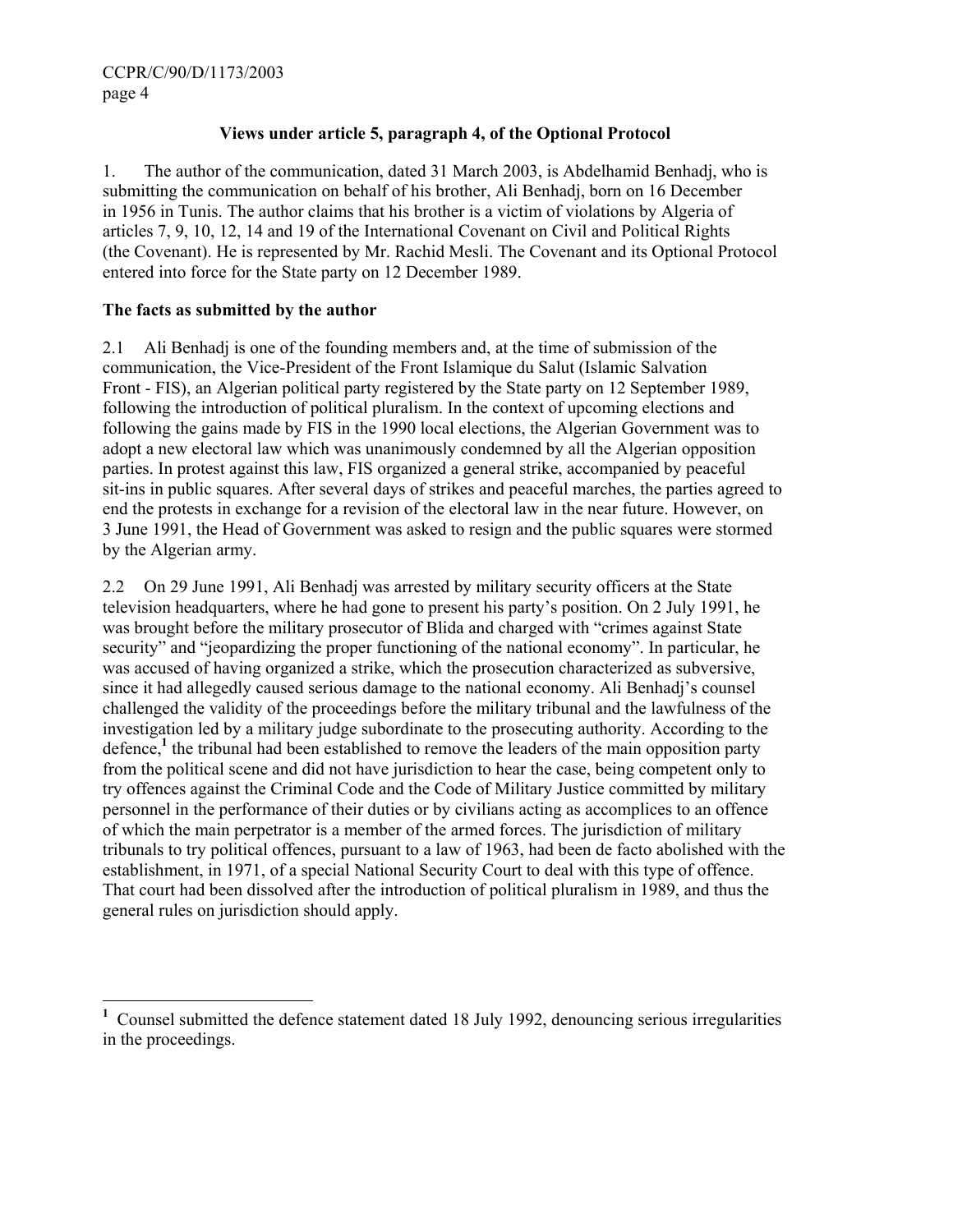2.3 FIS won the first round of parliamentary elections on 26 December 1991; the day after the official results were announced, the military prosecutor was supposed to inform the defence lawyers of his intention to discontinue proceedings against Ali Benhadj. However, on 12 January 1992, the President of the Republic "resigned", a state of emergency was declared, parliamentary elections were cancelled, and "administrative internment" camps were installed in southern Algeria. On 15 July 1992, the military court of Blida sentenced Ali Benhadj in absentia to 12 years' rigorous imprisonment. The appeal against this decision was rejected by the Supreme Court on 15 February 1993, whereupon the sentence became final.

2.4 At the time of submission of the communication, Mr. Benhadj was still in prison. All his co-defendants were released after serving part of their sentences. During his time in detention, he was held in different forms of confinement and was treated differently according to whether he was considered by the military authorities to be a political interlocutor. From July 1991 to April 1993, he was detained in the military prison of Blida, where he was subjected to physical violence, in particular for having asked to be treated in accordance with the law and the prison regulations, and for having rejected political overtures by the military authorities. He was subsequently transferred to the civilian prison of Tizi-Ouzou, where he was held in solitary confinement on death row for several months. He was transferred back to Blida military prison, where he was held until political negotiations broke down and he was transferred, on 1 February 1995, to a military barracks in the far south of Algeria. There he was held incommunicado for four months and six days and confined to a tiny punishment cell without ventilation or sanitary facilities. He was then transferred to a State residence normally reserved for dignitaries visiting Algeria, new negotiations having begun between a "national commission" chaired by General Liamine Zeroual and the FIS leaders.

2.5 On the day on which negotiations broke down - which General Zeroual attributed to Mr. Benhadj - the latter was again transferred to a secret place of detention, probably a military security barracks, in the far south of Algeria. He was kept in complete isolation in a tiny punishment cell<sup>2</sup> with no opening onto the outside, except for a hatch in the ceiling, and there he lost all sense of time. He was confined there for two years. He was permitted to write to all the official authorities (the President, the Head of Government, the Minister of Justice, the military authorities) and was assured that his letters would reach the addressees. He went on numerous hunger strikes, which were brutally suppressed by his guards. He was not allowed visits by his family, much less his lawyers.

2.6 In the autumn of 1997, he was again transferred to Blida military prison, where he was held incommunicado and subjected to ill-treatment for almost two years. Thus, over a period of four years, his family did not know where he was being detained and whether he was still alive. Only in 1999 was his family informed of his place of detention and authorized to visit him. In January 2001, his family noted that his conditions of detention had again deteriorated, after he had written to the President of the Republic. On 16 January 2001, Mr. Mesli referred the case of Mr. Benhadj to the Working Group on Arbitrary Detention. On 3 December 2001, the Working Group found that the deprivation of his liberty was arbitrary and in contravention of articles 9 and 14 of the Covenant. The Working Group requested the State party to "take the necessary

<sup>&</sup>lt;sup>2</sup> It was too small for him to be able to stand up or lie down.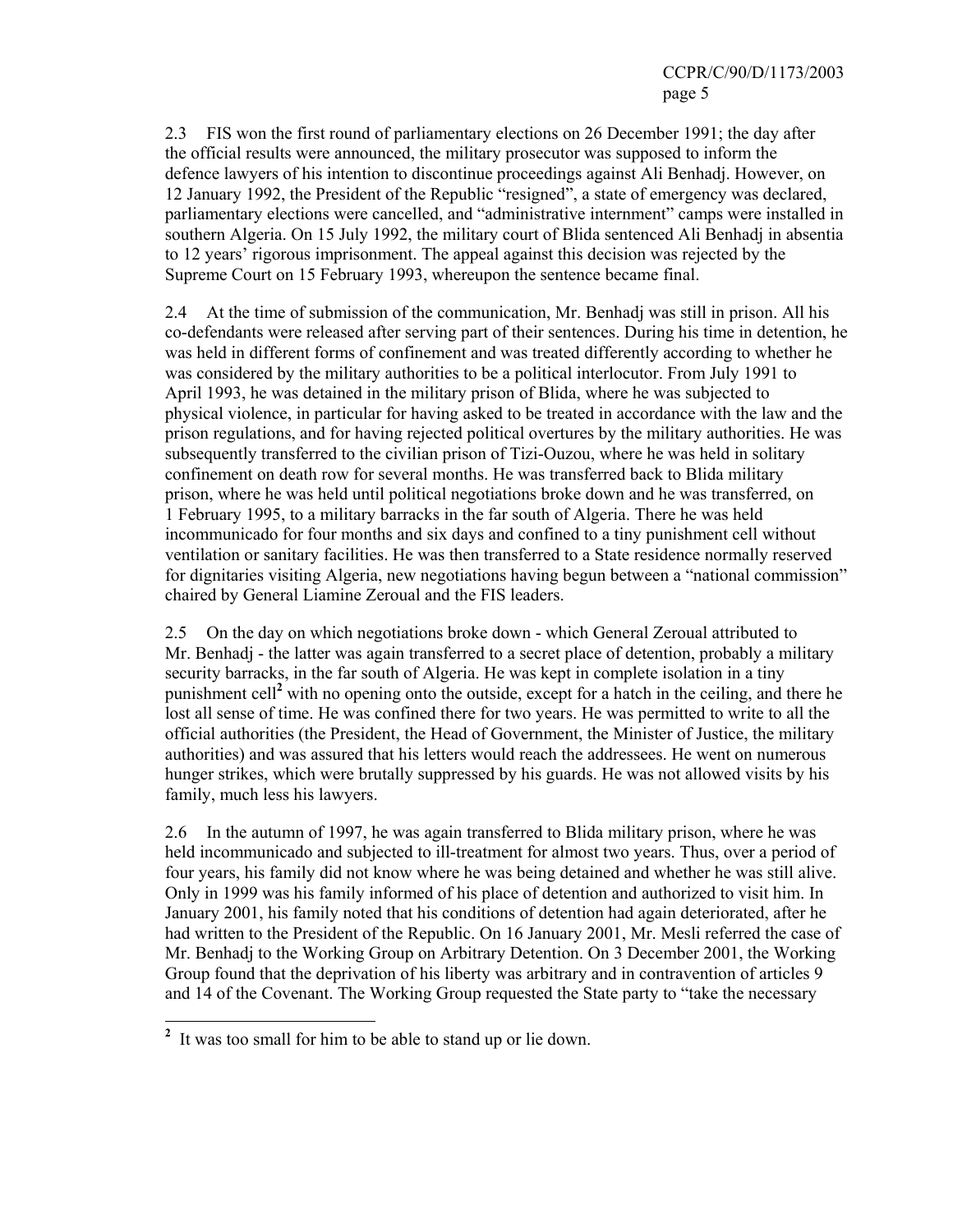steps to remedy the situation and to bring it into conformity with the standards and principles set forth in the Universal Declaration of Human Rights and the [...] Covenant".<sup>3</sup> No such steps have been taken by the State party.

# **The complaint**

3.1 The author claims that the facts as submitted by him reveal violations of articles 7, 9, 10, 12, 14 and 19 of the Covenant in respect of his brother, Ali Benhadj.

3.2 As regards the allegations concerning articles 9, 12 and 19 of the Covenant, the indictment of Ali Benhadj for crimes against State security is politically motivated: no specific acts which could be classified as offences were proven by the prosecution. Mr. Benhadj was accused of having initiated a political strike described as subversive by the military authorities, not the civil judicial authorities. That strike was brutally suppressed by the Algerian army, despite its peaceful nature and the guarantees given by the Head of Government. Even assuming that an act of political protest could be described as a criminal offence, which is not the case under domestic legislation, the protest came to an end once an agreement between the Head of Government and the party co-chaired by Ali Benhadj had been reached. The sole aim of his arrest by the military security services at the State television headquarters, where he had gone to explain his position, and of his indictment before a military court, was clearly to remove one of the main leaders of an opposition party from the Algerian political scene.

3.3 With regard to the allegations concerning article 14, the minimum requirements of a fair trial have not been observed. Ali Benhadj was convicted for purely political reasons by an incompetent, partial and unfair court. No public hearing was held. At the beginning of the trial, his counsel requested that the trial be held in public and that the hearings be open to the public. The court turned down the request without stating the legal grounds or explicitly ordering an in-camera hearing. Some of the defence lawyers were denied access to the courtroom by military personnel who blocked all the access routes.**<sup>4</sup>** From the beginning of the trial, Ali Benhadj was prevented from speaking by the military prosecutor who, in violation of the law, enforced order during the proceedings and imposed his decisions on the president of the court. The trial of Ali Benhadj was conducted in his absence, following his forcible expulsion from the courtroom, by order of the military prosecutor, for having protested against the conditions in which he was being held.

3.4 Lastly, the military court, which had no jurisdiction, could be neither fair nor impartial. The court depended on the Ministry of Defence and not on the Ministry of Justice, and was composed of officers who depended hierarchically on that Ministry (the investigating judge, magistrates and the president of the court were appointed by the Minister of Defence). It is the

<sup>&</sup>lt;sup>3</sup> Opinion No. 28/2001 of the Working Group on Arbitrary Detention.

<sup>&</sup>lt;sup>4</sup> According to a defence statement, the defence lawyers were unable to communicate with Ali Benhadj before the hearing held on 18 July 1992, and "no legal document allows any civil or military authority to restrict access to a tribunal or a courtroom in which any person, whether an Algerian citizen or a foreigner, is on trial".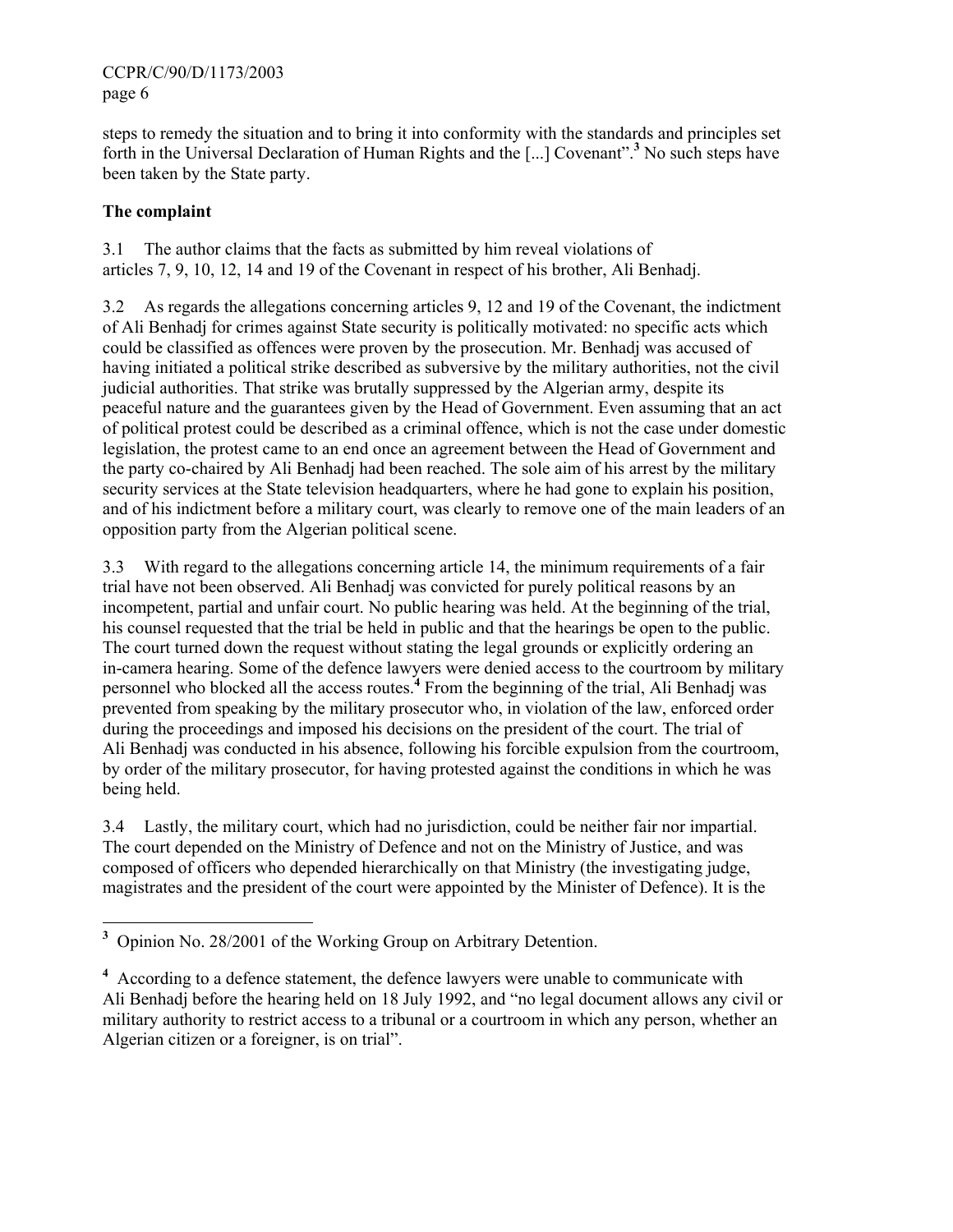Minister of Defence who initiates legal proceedings and has the power to interpret the law on the jurisdiction of military courts. The proceedings and sentence by such a court and the deprivation of liberty constitute a violation of article 14.

## **State party's observations on admissibility and the merits**

4.1 On 12 November 2003, the State party recalled that Ali Benhadj had been arrested in June 1991 following a call for mass violence issued in part by Ali Benhadj by means of a directive that he had signed. That call followed a failed attempted uprising which he had helped to organize with a view to establishing a theocracy by violent means. In view of this exceptional situation, and in order to ensure the proper administration of justice, he was brought before a military court, which, contrary to the author's allegations, was competent under Algerian law to try the offences of which Ali Benhadj is accused. Neither article 14 of the Covenant, nor the Committee's general comment on that article, nor other international standards deem that a trial before a court other than an ordinary court necessarily constitutes per se a violation of the right to a fair trial. The Committee has recalled this point when considering communications concerning special courts and military tribunals.

4.2 The State party submits that Ali Benhadj is no longer being held in detention, since he was released on 2 July 2003. His freedom of movement is no longer restricted in any way and he is not under house arrest as the author claims.

4.3 Ali Benhadj was prosecuted and tried by a military court, the organization and jurisdiction of which are specified in Ordinance No. 71-28 of 22 April 1971 establishing the Code of Military Justice. Contrary to the allegations, a military court is composed of three judges appointed by a joint order of the Minister of Justice and the Minister of National Defence. It is presided over by a professional judge of the ordinary courts, who is legally bound by the Judicature Act and whose career and discipline are overseen by the Supreme Council of the Judicature, a constitutional body presided over by the Head of State. Decisions of a military court can be appealed before the Supreme Court on the grounds and under the conditions laid down in articles 495 et seq. of the Code of Criminal Procedure. As regards jurisdiction, in addition to special military offences, the military courts can try offences against State security, as defined by the Criminal Code, for which the penalty exceeds five years' imprisonment. In that case, the military courts can try anyone who commits such an offence, irrespective of whether that person is a member of the armed forces. It is in accordance with, and on the basis of, this legislation that Ali Benhadj was prosecuted and tried by the military court of Blida, the jurisdiction of which is based on article 25 of the above-mentioned Ordinance. The State party points out that the issue of lack of jurisdiction of the military court was not raised before the trial judges. It was raised for the first time before the Supreme Court, which dismissed it.

4.4 Ali Benhadj enjoyed all the guarantees afforded to him by the law and international instruments. As soon as he was arrested, the investigating judge informed him of the charges against him. He was assisted by 19 lawyers during the investigation and trial, and by 8 lawyers before the Supreme Court. He utilized the available legal remedies, as he filed an application for judicial review with the Supreme Court, which rejected it.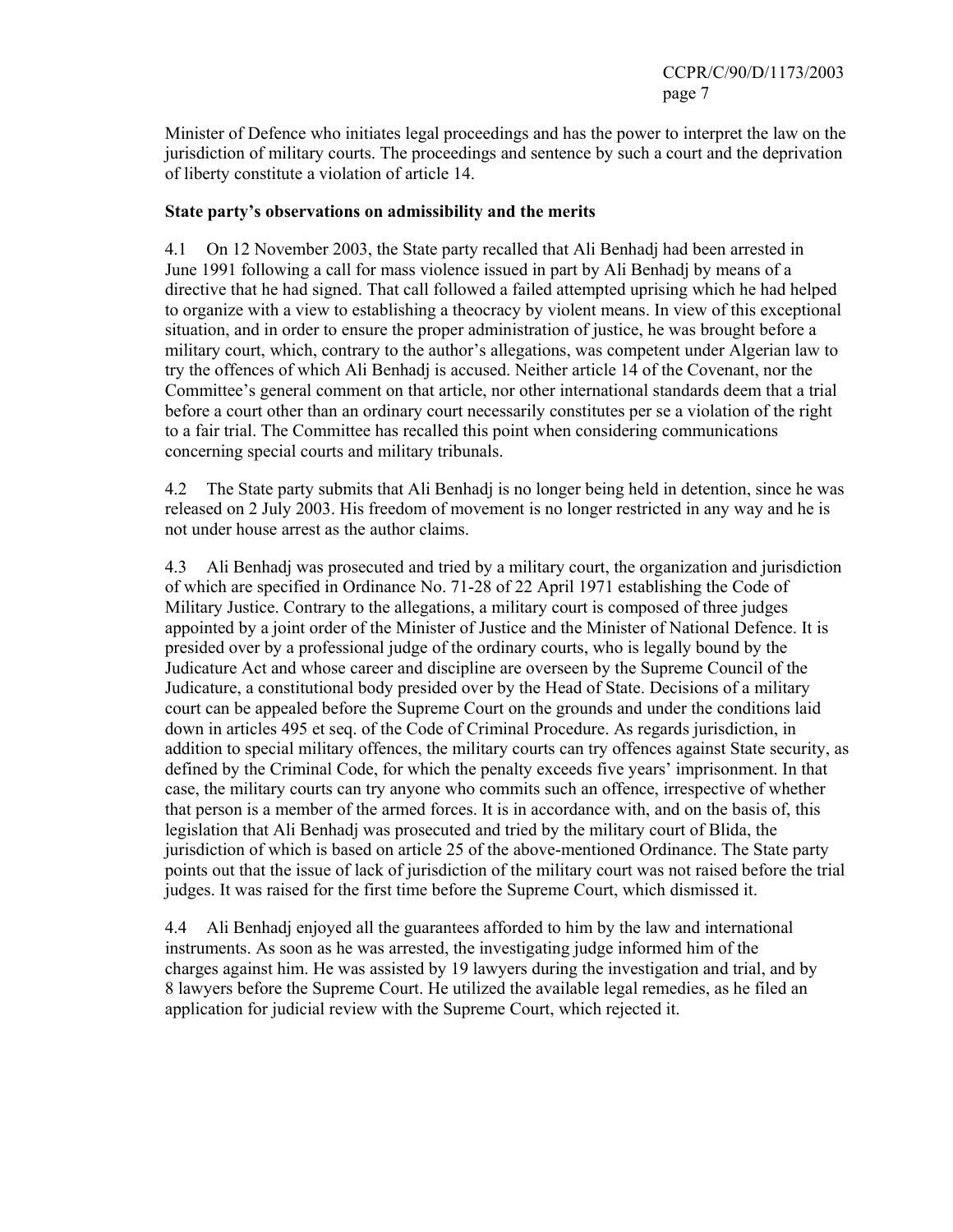4.5 The allegation that the hearing was not held in public is inaccurate and suggests that he was not allowed to attend his trial or to defend himself against the charges brought against him. In fact, from the very beginning of the trial, he refused to appear before the military court, even though he and his lawyers had been duly summoned. Noting his absence at the trial, the president of the court issued a summons for him to appear, which was served on him in accordance with article 294 of the Code of Criminal Procedure and article 142 of the Code of Military Justice. A record of his refusal to appear was drawn up and the president of the court then decided to proceed with the hearing in accordance with the above-mentioned provisions. Nevertheless, the accused was duly informed of all the procedural steps concerning the hearing and a record of the hearing was made. Trial in absentia is contrary neither to national law nor to the provisions of the Covenant: although article 14 stipulates that everyone charged with an offence shall be entitled to be tried in his presence, it does not state that justice cannot be rendered when the defendant, solely on his or her own initiative, deliberately refuses to appear at the court hearings. The Code of Criminal Procedure and the Code of Military Justice authorize the courts to proceed with hearings when a defendant persistently refuses to appear. This type of legal procedure is justified by the fact that justice must be done under all circumstances and the negative behaviour of the accused should not obstruct the course of justice indefinitely.

# **The author's comments on the State party's observations**

5.1 On 19 May 2004, Mr. Mesli provided a power of attorney, dated 13 March 2004, on behalf of Mr. Ali Benhadj. With regard to the admissibility of the communication, he points out that no objections were raised by the State party.

5.2 Ali Benhadj was released on 2 July 2003. The day before his release, he was asked to renounce all activities of any kind. He refused to sign a document to that effect, which amounted to a renunciation of his civil and political rights. The day after his release, he was informed, through a joint official press release by the military authorities and the Ministry of the Interior, that he was prohibited from exercising his most basic rights,<sup>5</sup> on the pretext that such prohibitions were an accessory penalty to the main penalty of imprisonment. On several occasions Ali Benhadj was stopped for questioning, and told not to engage in any activities. He continues to be threatened and harassed.

5.3 The State party confines itself to reiterating that the proceedings before the military court were lawful and that the court had jurisdiction to hear political offences. It also claims that the issue of lack of jurisdiction of the military court was not raised by the defendants before the court. Mr. Mesli points out that the issue of jurisdiction was the subject of a petition to declare the military court incompetent addressed to the indictments chamber presided over by the

<sup>&</sup>lt;sup>5</sup> For example, he is not allowed "to vote or to stand for election; to hold meetings; to found a political, cultural, charitable or religious association; to join or participate in the activities of political parties, or any other civil, cultural, social, religious or other associations, whether as a member, a leader or a supporter". He is also prohibited from "attending, addressing, or having his views expressed, in any capacity or through any medium, in any public or private meeting and, in general, from participating in any political, social, cultural, religious, national or local event, whatever the reason for it or the occasion".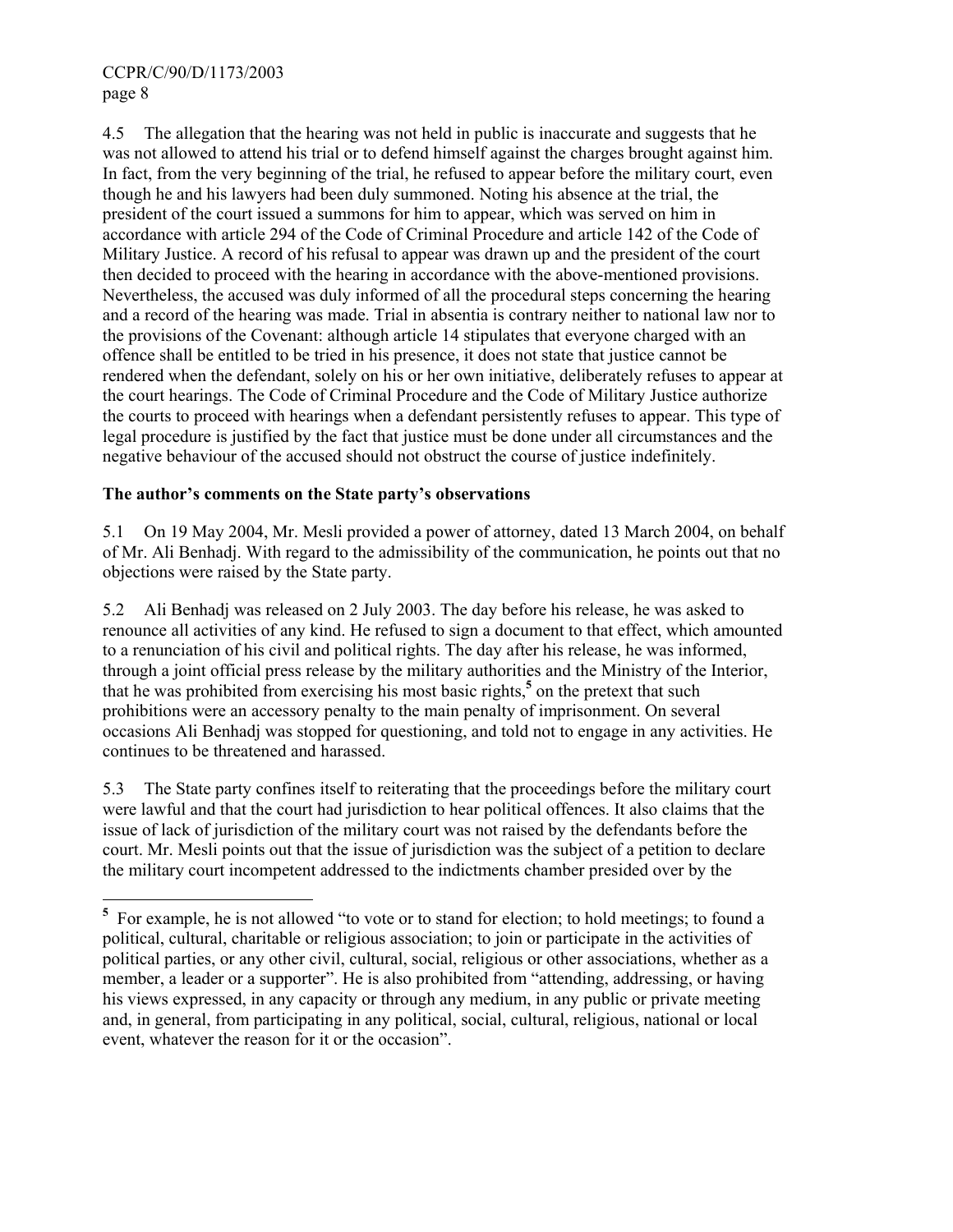president of the military court. The petition was rejected and submitted again *in limine litis* in the form of written submissions filed at the beginning of the trial. The petition was not examined by the president of the military court, who said that it would be considered in conjunction with the merits of the case. Following the physical abuse suffered by Ali Benhadj, in the presence of his lawyers, counsel for the defence withdrew in protest. With regard to the composition of the military court, although the court is indeed presided over by a professional ordinary judge, the latter is appointed by a joint decision of the Minister of Defence and the Minister of Justice. The court also comprises two military assessors, who are neither qualified nor competent in judicial matters and who are appointed by, and subordinate to, the Minister of National Defence alone. These two assessors each have a vote when decisions are taken by a majority vote. Thus, during the trial, the military court of Blida was composed of the presiding judge and two members of the armed forces in active service, both subject to the orders of their superior, the Minister of National Defence. It is obvious to counsel that in the aftermath of a military coup d'état, and in the context of the declaration of the state of emergency on 12 February 1992, the military court of Blida could be neither independent nor impartial.

5.4 If the Committee does not consider that a trial before a military court necessarily entails a violation of the right to a fair trial, this is to be understood in the context of an independent system of justice based on effective separation of powers in a democratic society. With regard to trials of civilians before military courts, the Committee states, in its general comment No. 13 (para. 4), that "in some countries such military and special courts do not afford the strict guarantees of the proper administration of justice in accordance with the requirements of article 14 which are essential for the effective protection of human rights". The Committee has also considered that the right to be tried by an independent and impartial tribunal is an absolute right that may suffer no exception.<sup>6</sup> On the public nature of the trial, counsel has submitted a statement issued by the 19 defence lawyers on 18 July 1992, at the end of the trial, which lists a number of violations.

5.5 Mr. Mesli points out that the State party does not comment on the ill-treatment of Ali Benhadj during his detention, on his detention incommunicado over a period of four years, or on his detention in a military barracks of the intelligence and security department during at least two years.<sup>7</sup> The treatment to which Ali Benhadj was subjected constitutes a violation of articles 7 and 10 of the Covenant.

## **Additional observations by the State party**

 $\overline{a}$ 

6.1 On 27 September 2004, the State party submitted that the power of attorney which Ali Benhadj gave to Mr. Mesli was not authenticated and therefore cannot be considered. The Committee has defined the conditions for admissibility of communications, which must be submitted either by the victim himself or, when he is unable to do so, by a third party, who must prove that he is authorized to act on the victim's behalf. This condition has not been met in the

**<sup>6</sup>** Counsel is quoting communication No. 263/1987, *González del Río v. Peru*, Views adopted on 28 October 1992.

<sup>&</sup>lt;sup>7</sup> The duration of his incommunicado detention varies in the different submissions from counsel.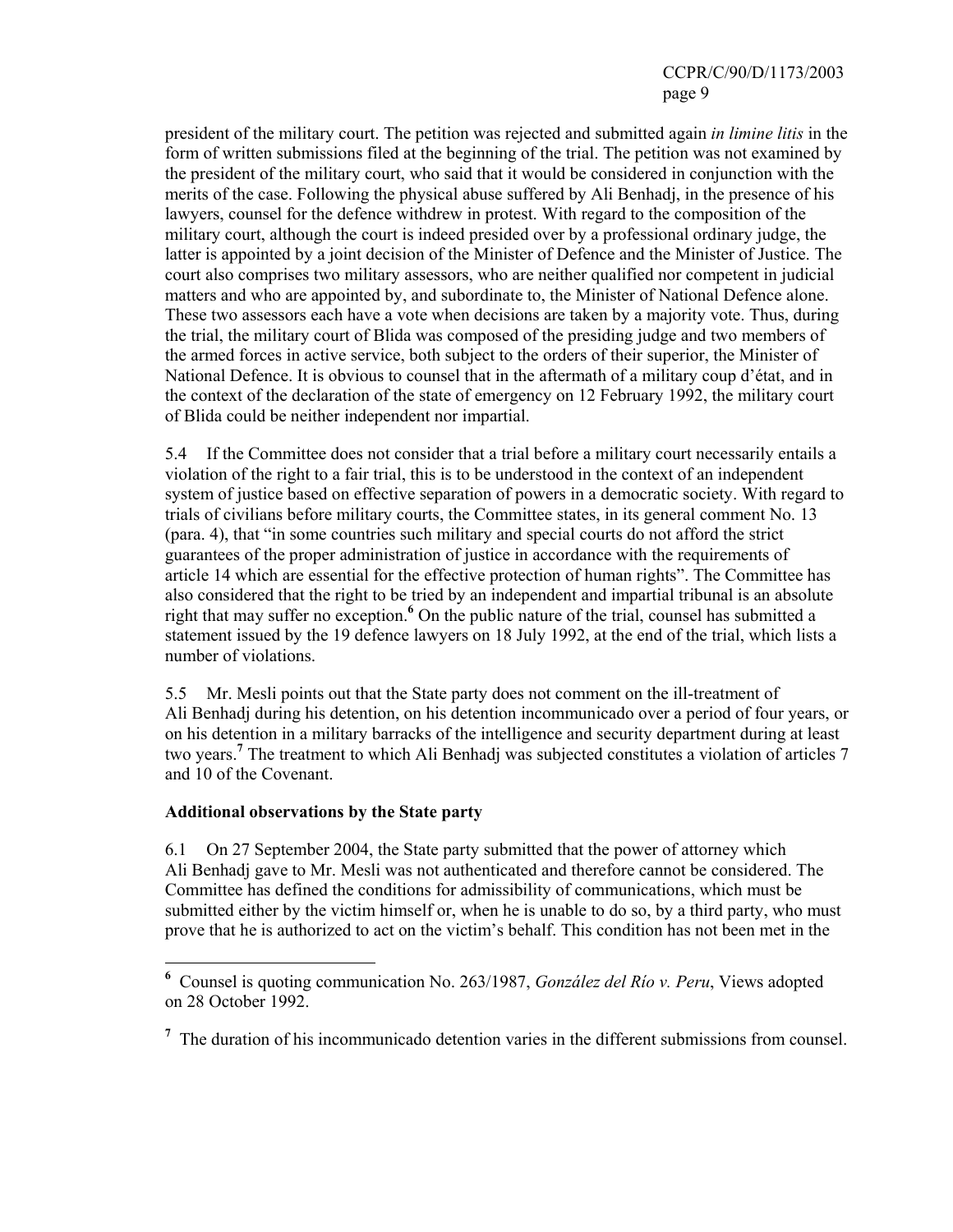present case, since, in the absence of authentication of the power of attorney presented by Mr. Mesli, there is no evidence that Ali Benhadj authorized Mr. Mesli to act on his behalf. Therefore, the Committee should take note of the lack of authentication of the power of attorney and reject the communication on grounds of form.

6.2 On the merits, and with regard to the conduct of the trial, the State party considers that it has provided sufficient information for a decision to be taken. It requests the Committee to find in its favour. With regard to the "new violations" that Ali Benhadj allegedly suffered, he was sentenced to rigorous imprisonment and was subject to a number of prohibitions, which are in fact what are known as accessory penalties to the main penalty and are provided for under article 4, paragraph 3, and article 6 of the Criminal Code. These accessory penalties do not have to be read out and apply automatically to the convicted person; thus, they do not violate the fundamental rights of Ali Benhadj. The allegations of ill-treatment of Ali Benhadj during his detention are not substantiated.

# **Issues and proceedings before the Committee**

# **Consideration of admissibility**

7.1 Before considering any claim contained in a communication, the Human Rights Committee must, in accordance with rule 93 of its rules of procedure, decide whether or not the communication is admissible under the Optional Protocol to the Covenant.

7.2 The Committee notes that the same matter is not being examined under another procedure of international investigation or settlement for purposes of article 5, paragraph 2 (a), of the Optional Protocol.

7.3 On the issue of the validity of the power of attorney presented by Mr. Mesli, the Committee recalls that "normally, the communication should be submitted by the individual personally or by that individual's representative; a communication submitted on behalf of an alleged victim may, however, be accepted when it appears that the individual in question is unable to submit the communication personally".<sup>8</sup> In the present case, Mr. Mesli indicated that Ali Benhadj was in detention on the date of the initial submission. The Committee therefore considers that the power of attorney presented by Mr. Mesli on behalf of the brother of Ali Benhadj is sufficient for the submission of the communication.<sup>9</sup> In addition, Mr. Mesli has since provided a power of attorney signed by Ali Benhadj, expressly and unequivocally authorizing him to represent him before the Committee. The Committee therefore concludes that the communication was submitted to it in accordance with the rules.

 $\overline{a}$ **8** Rule 96 (b), Rules of Procedure of the Human Rights Committee (CCPR/C/3/Rev.8).

**<sup>9</sup>** Communication No. 8/1977, *Weismann and Perdomo v. Uruguay*, Views adopted on 3 April 1980, para. 6.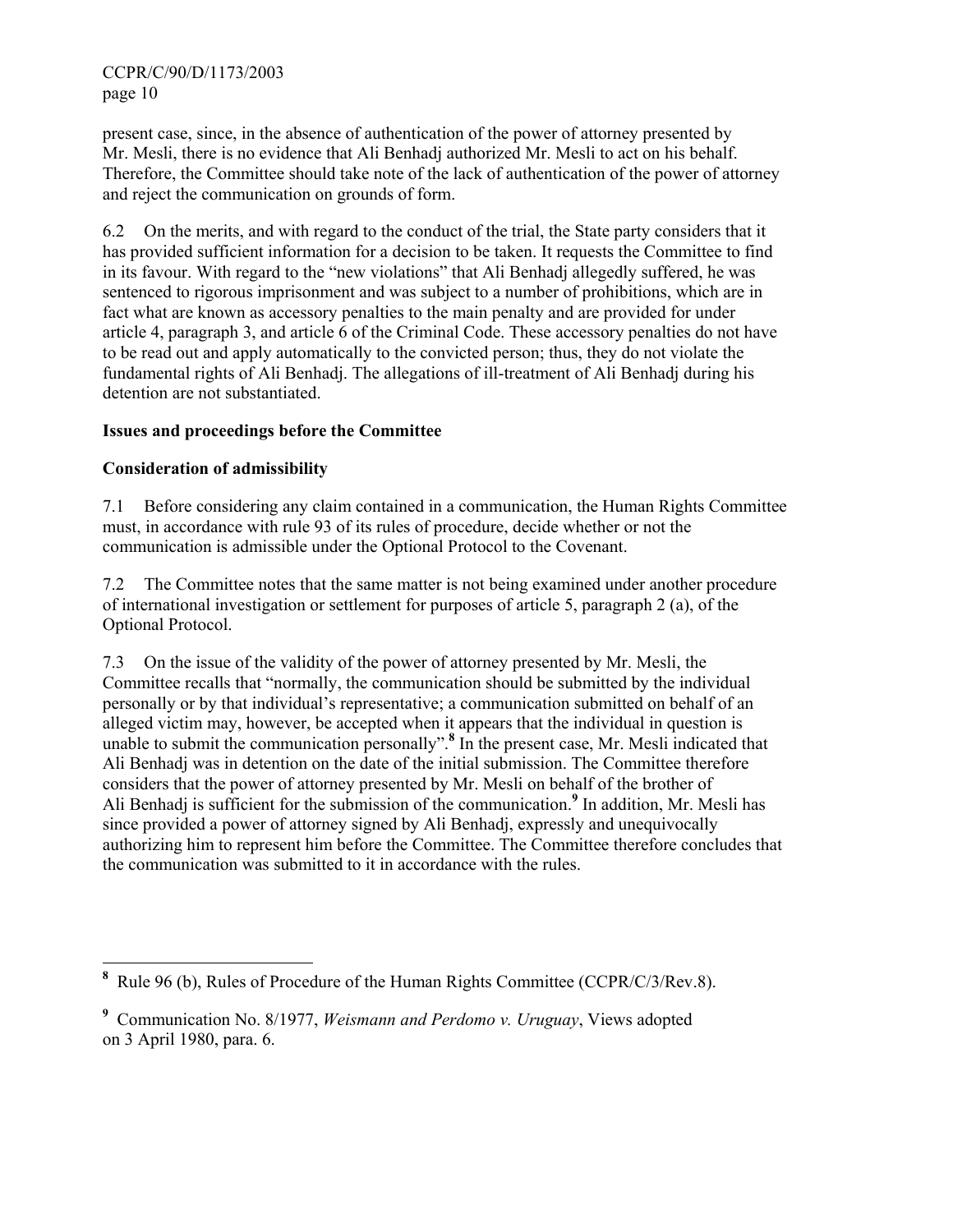7.4 With regard to the claim under article 12 of the Covenant, the Committee considers that the facts submitted by the author fail to demonstrate how they infringe the right to move freely within the State party's territory, and decides that the evidence is not sufficient to substantiate his claim for purposes of admissibility. With regard to the claims under articles 7, 9, 10, 14 and 19 of the Covenant, the Committee considers that in the present case, the evidence provided by the author is sufficient to substantiate these claims for purposes of admissibility. Thus, the Committee concludes that the communication is admissible with regard to the above-mentioned articles.

## **Consideration of the merits**

 $\overline{a}$ 

8.1 The Human Rights Committee has considered the present communication in the light of all the information made available to it by the parties, as provided for in article 5, paragraph 1, of the Optional Protocol.

8.2 The Committee notes that Ali Benhadj was arrested in 1991 and sentenced by a military court on 15 July 1992 to 12 years of rigorous imprisonment for jeopardizing State security and the proper functioning of the national economy. He was released on 2 July 2003. The Committee recalls the allegation that Ali Benhadj was held in a secret place of detention for four months and six days, beginning on 1 February 1995, and for four additional years up until March 1999. During that time, his family did not know where he was being detained or whether he was still alive. The Committee notes that the State party has not challenged the author's allegations on the incommunicado detention of Ali Benhadj.

8.3 The Committee recalls**<sup>10</sup>** that the burden of proof cannot rest solely on the author of the communication, especially considering that the author and the State party do not always have equal access to the evidence and that frequently the State party alone has access to the relevant information. It is implicit in article 4, paragraph 2, of the Optional Protocol that the State party has the duty to investigate in good faith all allegations of violations of the Covenant made against it and its representatives and to transmit to the Committee the information in its possession. In cases where the author has communicated detailed allegations to the Committee and where further clarification depends entirely on information the State party alone possesses, the Committee may consider the allegations substantiated if the State party fails to refute them by providing evidence and satisfactory explanations.

8.4 The Committee takes note of the author's allegation that, during several years of incommunicado detention, Ali Benhadj was denied access to counsel and was unable to challenge the lawfulness of his detention. The State party has not replied to these allegations. The Committee recalls that, in accordance with article 9, paragraph 4, judicial review of the lawfulness of detention must provide for the possibility of ordering the release of a detainee if

**<sup>10</sup>** Communications No. 146/1983, *Baboeram-Adhin and others v. Suriname*, Views adopted on 4 April 1985, para. 14.2; No. 107/1981, *Elena Quinteros Almeida v. Uruguay*, Views adopted on 21 July 1983, para. 11; No. 992/2001, *Bousroual v. Algeria*, Views adopted on 30 March 2006, para. 9.4; No. 1297/2004, *Medjnoune v. Algeria*, Views adopted on 14 July 2006, para. 8.3.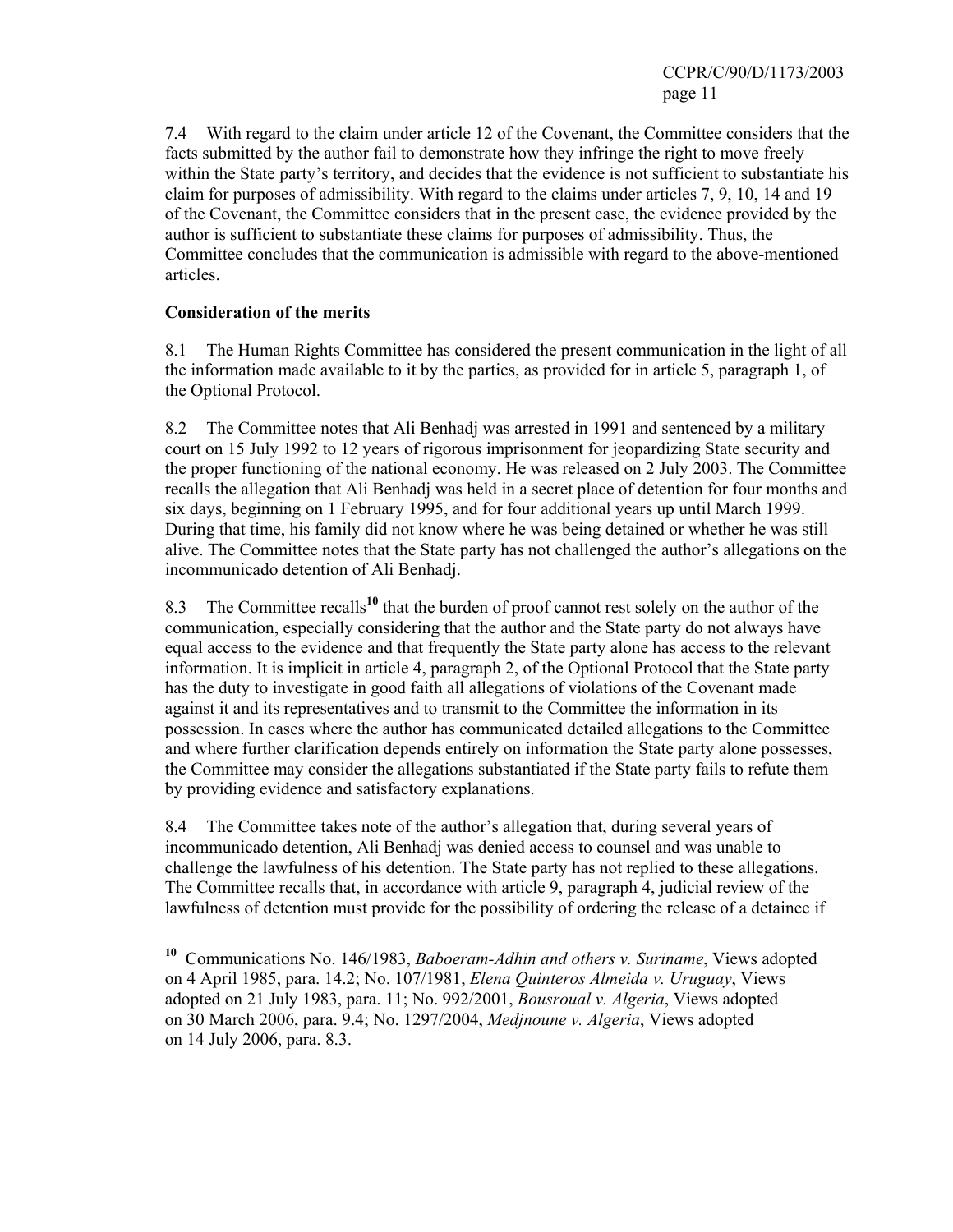$\overline{a}$ 

his or her detention is declared incompatible with the provisions of the Covenant, in particular those of article 9, paragraph 1. In the present case, Ali Benhadj was detained in several prisons and held in secret places of detention three times for over four years, without the possibility of obtaining a judicial review of the compatibility of his detention with the Covenant. Consequently, and in the absence of sufficient explanations from the State party, the Committee concludes that there has been a violation of article 9, paragraph 4, of the Covenant.

8.5 With regard to the alleged violation of article 10 of the Covenant, the Committee notes that, according to the author, Ali Benhadj was subjected to physical abuse on several occasions during his detention and that he was held on death row for several months. Moreover, according to the author, during the first period of incommunicado detention he was confined to a tiny punishment cell without ventilation or any sanitary facilities, and subsequently, he was kept in a punishment cell that was too small for him to stand or to lie down. The Committee reiterates that persons deprived of their liberty may not be subjected to any hardship or constraint other than that resulting from the deprivation of liberty; they must be treated in accordance with, inter alia, the Standard Minimum Rules for the Treatment of Prisoners.**<sup>11</sup>** In the absence of concrete information from the State party on the conditions of detention of Ali Benhadj, the Committee concludes that the rights set forth in article 10, paragraph 1, of the Covenant, were violated. In the light of this finding in respect of article 10, a provision of the Covenant dealing specifically with the situation of persons deprived of their liberty and encompassing for such persons the elements set out generally in article 7, it is not necessary to consider separately the claims arising under article 7. The Committee is also of the view that it is not necessary to consider separately the other claims arising under article 9 of the Covenant.

8.6 With regard to the alleged violation of article 14 of the Covenant, the author has argued that the composition of the court violated the requirements of a fair trial; that Ali Benhadj's trial was closed to the public, without any legal justification being provided or an in-camera trial being ordered; and that some of his lawyers were not allowed to appear before the court.

8.7 With regard to the jurisdiction of the military court to hear the case, the State party points out that military courts can try offences against State security when the penalty exceeds five years of imprisonment, in accordance with article 25 of Ordinance No. 71-28 of 22 April 1971. The Committee notes that Ali Benhadj was represented before the military court and that he filed an application for judicial review with the Supreme Court, which upheld the military court's decision. With regard to the fact that the trial was not public, the Committee notes that the State party did not respond to the author's allegations other than by stating that the allegation was "completely inaccurate". Lastly, as regards the allegation that some of the lawyers were unable to attend the trial, the State party submitted that Ali Benhadj and his co-defendants were assisted by 19 lawyers during the investigation and trial, and by 8 lawyers before the Supreme Court.

8.8 With regard to the alleged violation of article 14 of the Covenant, the Committee recalls its general comment No. 13, in which it states that, while the Covenant does not prohibit the trial of civilians in military courts, nevertheless such trials should be very exceptional and take place

**<sup>11</sup>** General comment No. 21 [44] on article 10, paras. 3 and 5; communication No. 1134/2002, *Fongum Gorji-Dinka v. Cameroon*, Views adopted on 17 March 2005, para. 5.2.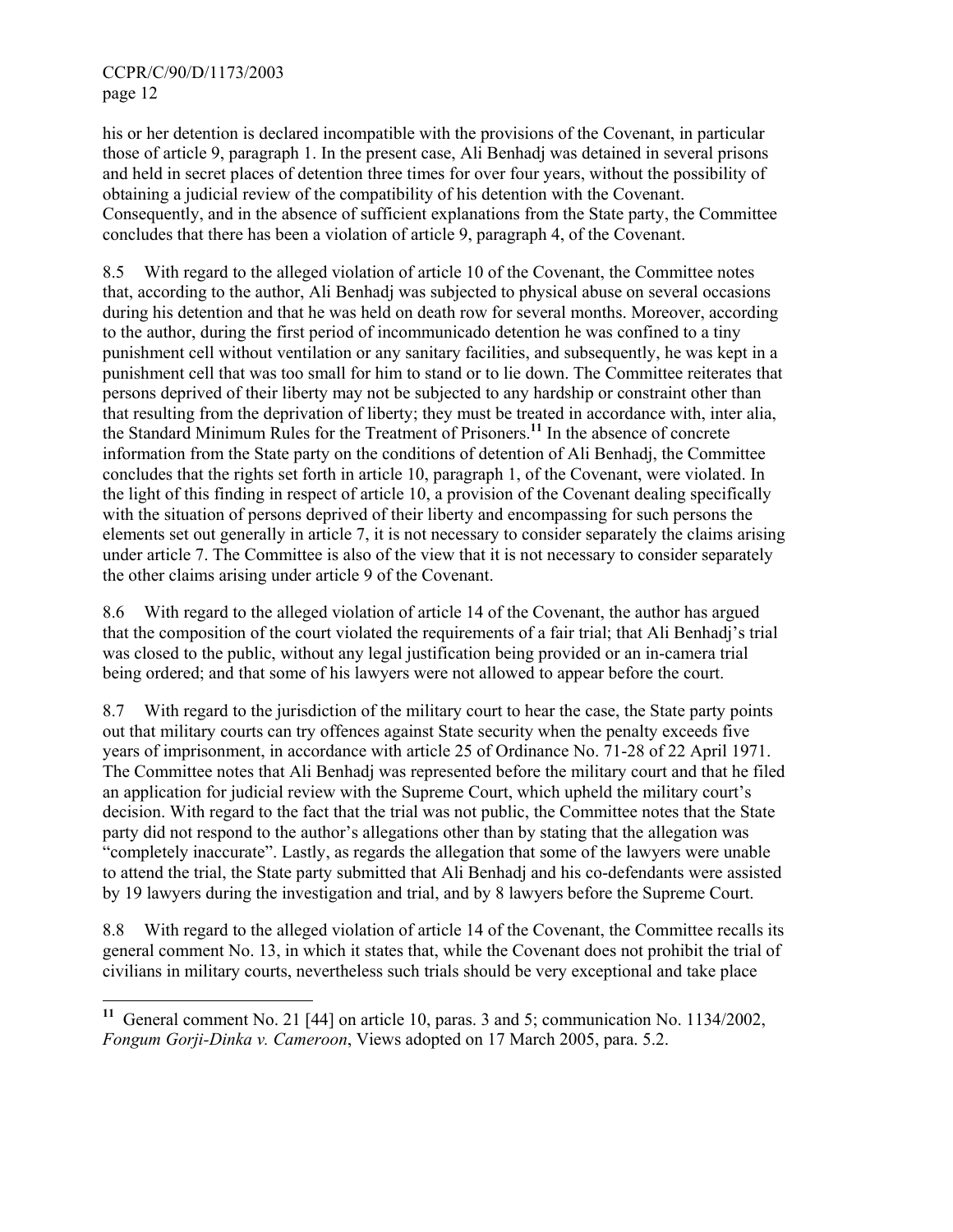under conditions which genuinely afford the full guarantees stipulated in article 14. It is incumbent on a State party that does try civilians before military courts to justify the practice. The Committee considers that the State party must demonstrate, with regard to the specific class of individuals at issue, that the regular civilian courts are unable to undertake the trials, that other alternative forms of special or high-security civilian courts are inadequate to the task and that recourse to military courts ensures the full protection of the rights of the accused pursuant to article 14. The State party must further demonstrate how military courts ensure the full protection of the rights of the accused pursuant to article 14. In the present case the State party has not shown why recourse to a military court was required. In commenting on the gravity of the charges against Mr. Benhadj, it has not indicated why the ordinary civilian courts or other alternative forms of civilian court were inadequate to the task of trying him. Nor does the mere invocation of domestic legal provisions for the trial by military court of certain categories of serious offences constitute an argument under the Covenant in support of recourse to such tribunals. The State party's failure to demonstrate the need to rely on a military court in this case means that the Committee need not examine whether the military court, as a matter of fact, afforded the full guarantees of article 14. The Committee concludes that the trial and sentence of Mr. Benhadj by a military court discloses a violation of article 14 of the Covenant.

8.9 With regard to the fact that Ali Benhadj was sentenced in absentia to 12 years' rigorous imprisonment, in proceedings which he refused to attend, the Committee recalls that the guarantees enshrined in article 14 cannot be construed as necessarily ruling out trial in absentia irrespective of the reasons for the defendant's absence. Proceedings in absentia in certain circumstances (for example, when a defendant who has been given sufficient advance notice of a hearing refuses to be present) are permissible in the interest of justice.**<sup>12</sup>** In the present case, the Committee notes that, according to the State party, Ali Benhadj and his lawyers were duly summoned, that the court issued Ali Benhadj a summons to appear, and that it was at this stage that the president of the court decided to proceed with the hearing. The Committee notes that the author has not responded to the State party's explanations, and concludes that the trial in absentia of Ali Benhadj does not disclose a violation of article 14 of the Covenant.

8.10 With regard to the alleged violation of article 19, the Committee recalls that the freedoms of information and expression are cornerstones in any free and democratic society. It is the essence of such societies that citizens must be allowed to inform themselves about alternatives to the political system/parties in power, and that they may criticize or openly and publicly evaluate their Governments without fear of interference or punishment by the Government, subject to certain restrictions set out in article 19, paragraph 3, of the Covenant. With regard to the allegations that Ali Benhadj's arrest and indictment were politically motivated, and that the restrictions imposed on him since his release are not provided for by law, the Committee notes that it does not have sufficient information to conclude that article 19 has been violated.

9. The Human Rights Committee, acting under article 5, paragraph 4, of the Optional Protocol to the International Covenant on Civil and Political Rights, is of the view that the facts before it reveal violations by the State party of articles 9, 10 and 14 of the Covenant.

 $\overline{a}$ 

**<sup>12</sup>** Communication No. 16/1977, *Mbenge v. Zaire*, Views adopted on 25 March 1983, para. 14.1; No. 699/1996, *Maleki v. Italy*, Views adopted on 15 July 1999, paras. 9.2 and 9.3.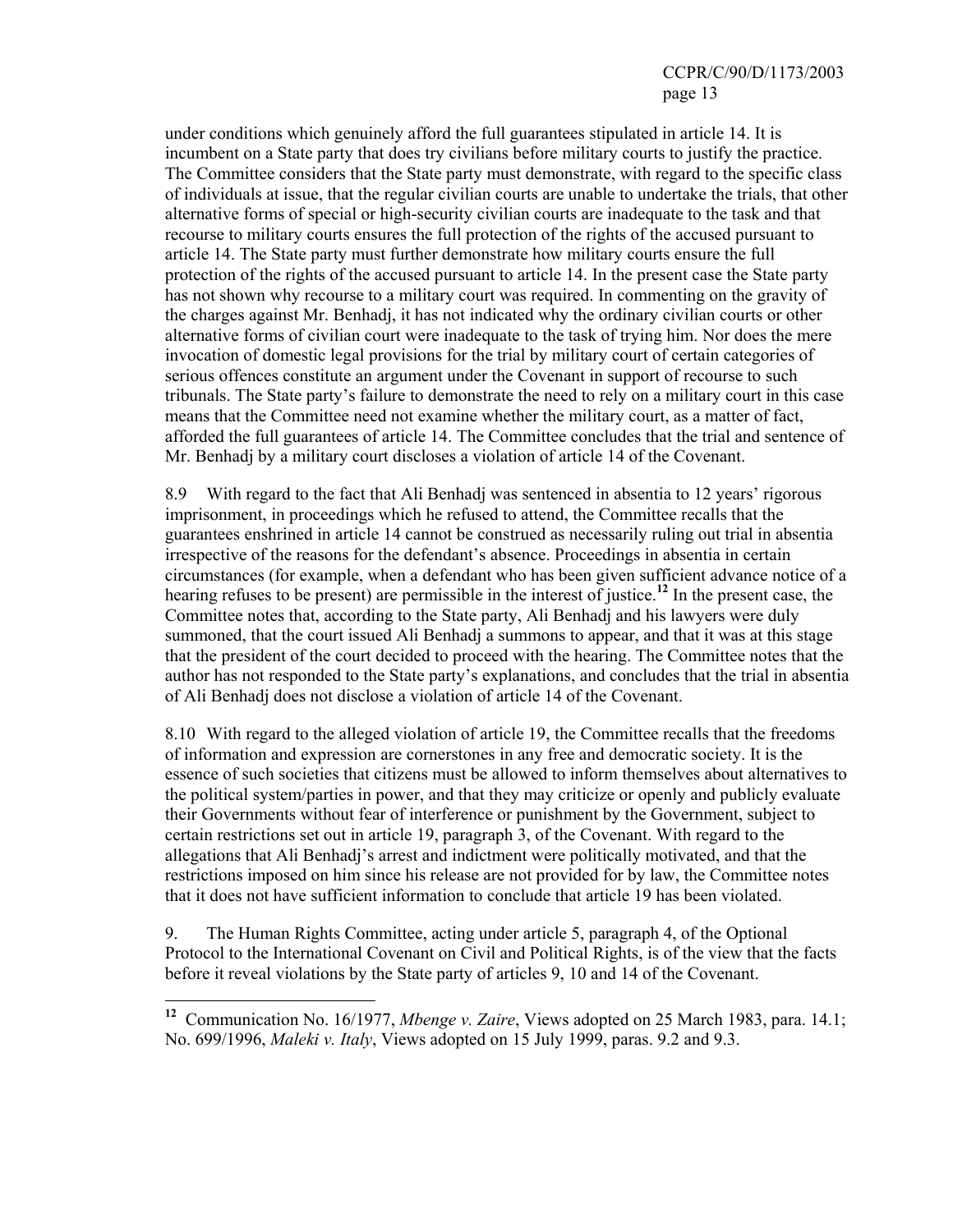10. In accordance with article 2, paragraph 3, of the Covenant, the State party is under an obligation to provide Ali Benhadj with an effective remedy. The State party is under an obligation to take appropriate measures to ensure that the author obtains appropriate redress, including compensation for the distress suffered by his family and himself. In addition, the State party is required to take measures to prevent further occurrences of such violations.

11. Bearing in mind that, by becoming a State party to the Optional Protocol, the State party has recognized the competence of the Committee to determine whether or not there has been a violation of the Covenant and that, pursuant to article 2 of the Covenant, the State party has undertaken to guarantee to all individuals within its territory and subject to its jurisdiction the rights recognized in the Covenant, and to provide an effective and enforceable remedy when a violation has been established, the Committee wishes to receive from the State party, within 90 days, information about the measures taken to give effect to its Views. It also requests the State party to publish the Committee's Views.

[Adopted in English, French and Spanish, the French text being the original version. Subsequently to be issued in Arabic, Chinese and Russian as part of the Committee's annual report to the General Assembly.]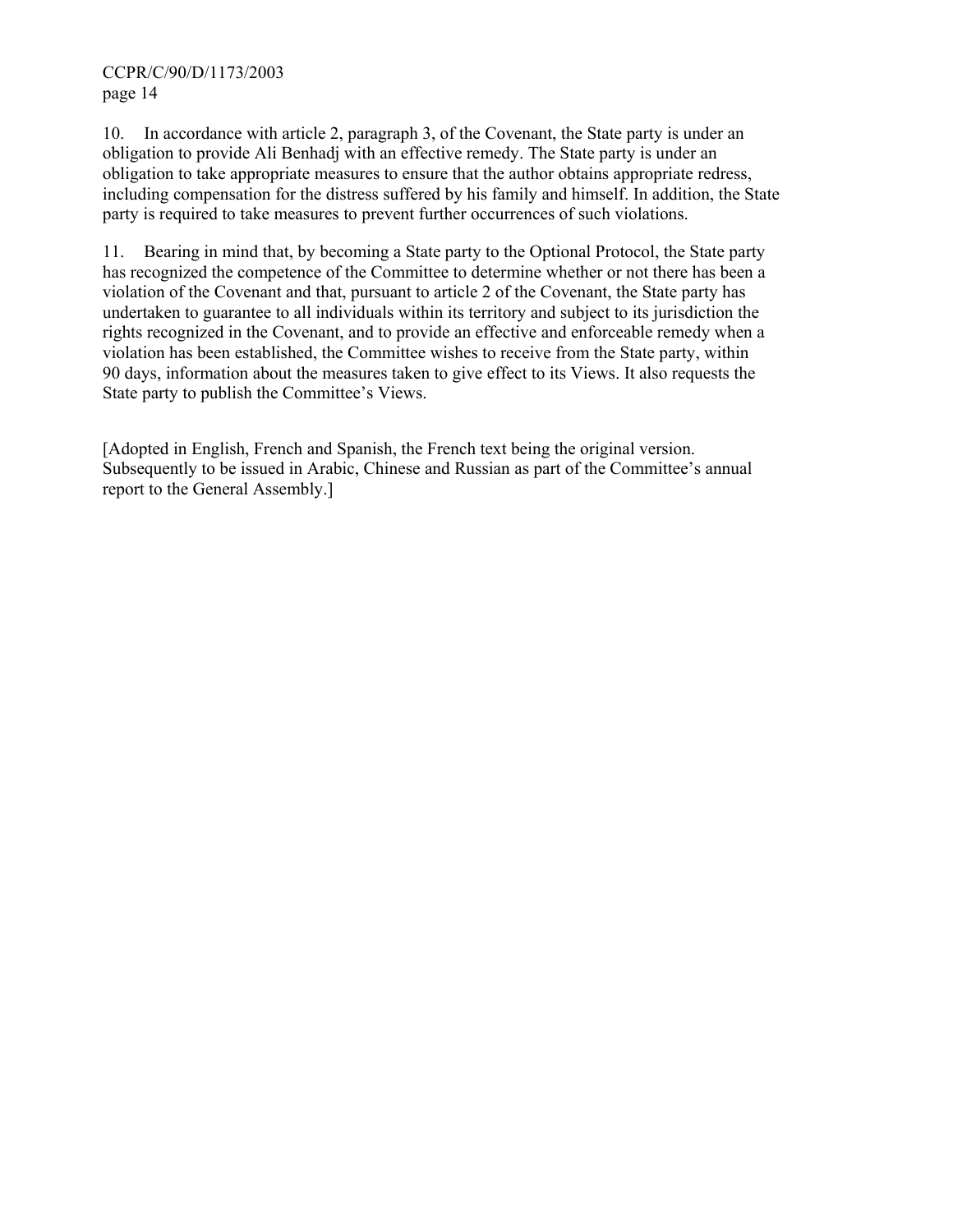#### **Appendix**

#### **Individual opinion of Committee member Mr. Abdelfattah Amor (dissenting)**

The Committee, in paragraph 8.7 of the present Views, after stating that:

 "The State party's failure to demonstrate the need to rely on a military court in this case means that the Committee need not examine whether the military court, as a matter of fact, afforded the full guarantees of article 14",

concludes that:

 "the trial and sentence of Mr. Benhadj by a military court discloses a violation of article 14 of the Covenant".

 The Committee thus returns, but in a more customary style, to its position on the same subject in the *Madani* case, which I consider to be legally flawed (communication No. 1172/2003 and my dissenting opinion and that of Mr. Ahmed Tawfik Khalil).

 I would like to refer to my dissenting opinion in the *Madani* case and uphold its terms and content which apply perfectly to the present case, and to add the following remarks:

1. As in the *Madani* case, the Committee applied, before its adoption, new general comment No. 32 on article 14, which replaced general comment No. 13, when in fact the Committee's Views in the *Benhadj* case were adopted on 20 July 2007, prior to the adoption of the new general comment on 25 July 2007, which makes the Committee's position highly questionable. Apart from matters of principle regarding retroactivity, there is a more specific matter; namely, that the State party, having not been advised in advance of the "rule" to be applied, was not in a position to develop its argument in that connection.

2. In reality, the Committee did not simply engage in interpretation, as its implicit competence entitles it to do, but rather ventured into creation, by invoking a new "rule" that cannot be justified under the Covenant. This raises a fundamental question concerning the extent of the Committee's competence to determine its own jurisdiction, taking into account the obligations and commitments that the States parties to the Covenant have undertaken.

3. Even if one were to accept the Committee's logic, it is obvious that the Committee itself did not pursue that same logic. In the Committee's View, "The State party has not shown why recourse to a military court was required." Nevertheless, the State has shown that an "exceptional situation" arose following an "attempted uprising" and that Mr. Benhadj was tried by a military court in order to ensure the proper administration of justice and that the court is legally established in order to deal, in addition to special military offences, with offences against State security, for which the penalty is over five years' imprisonment, with respect for the guarantees afforded by the law and international instruments. The Committee could, or rather should, have examined the State party's arguments intended to demonstrate the justification of recourse to a military court,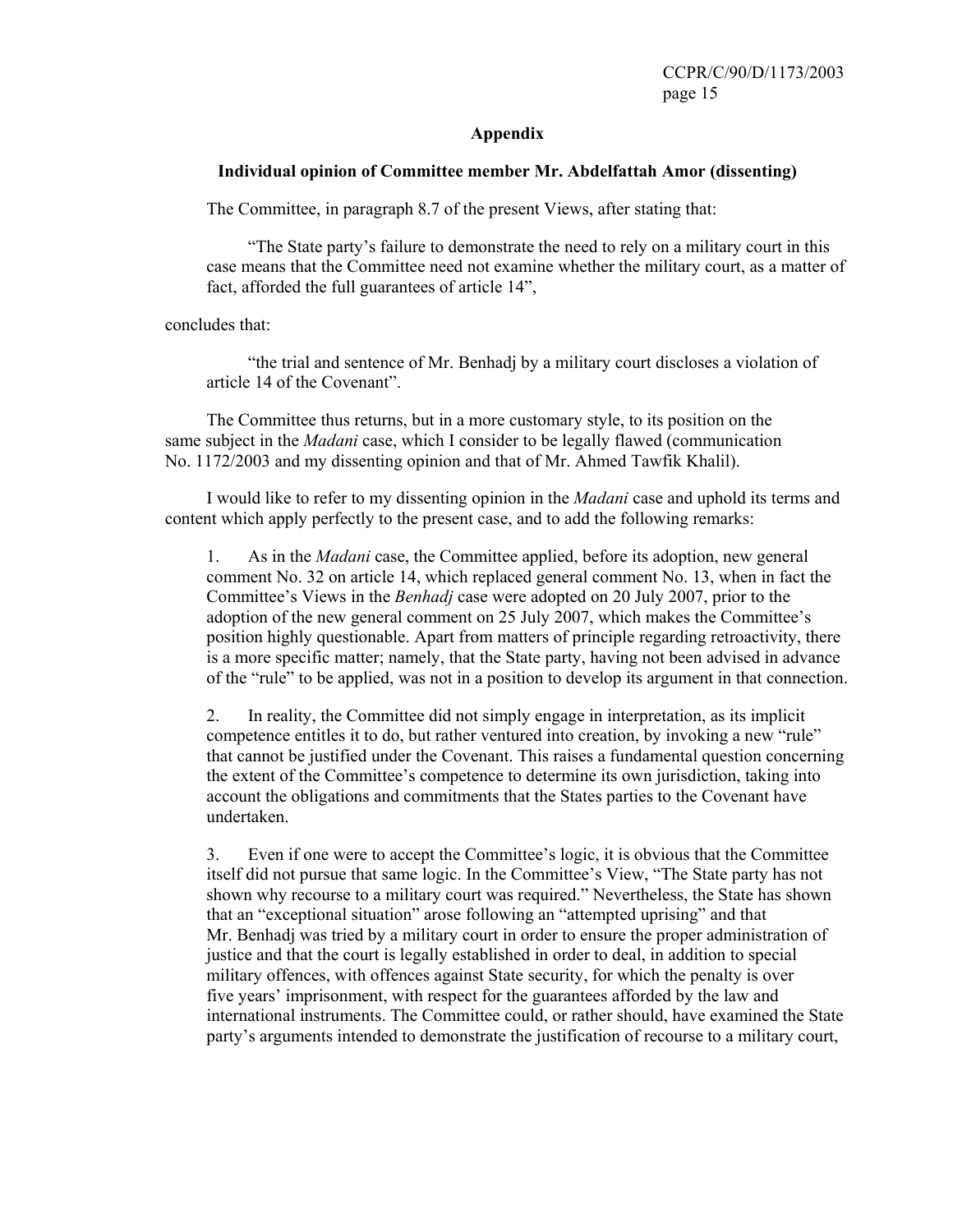and rejected them if they were deemed to be inadequate. Its failure to do so sawed off the very branch on which it intended to sit. Neither did it consider it necessary to determine whether the guarantees enshrined in article 14 had or had not been respected, which it should have done.

 All in all, reservations about military courts and special courts, which I fully share with many Committee members, do not entitle the Committee to derogate from the legal rigour on which its reputation is built and which consolidates its credibility. Neither do they authorize it to exceed its remit or use the nature of the court hearing the case as an excuse not to ascertain whether all the guarantees and procedures spelled out in article 14 of the Covenant were respected or not. Legal flexibility can only be a source of enrichment and progress if law is not reduced to meta-law.

(*Signed*): Abdelfattah Amor

[Done in English, French and Spanish, the French text being the original version. Subsequently to be issued in Arabic, Chinese and Russian as part of the Committee's annual report to the General Assembly.]